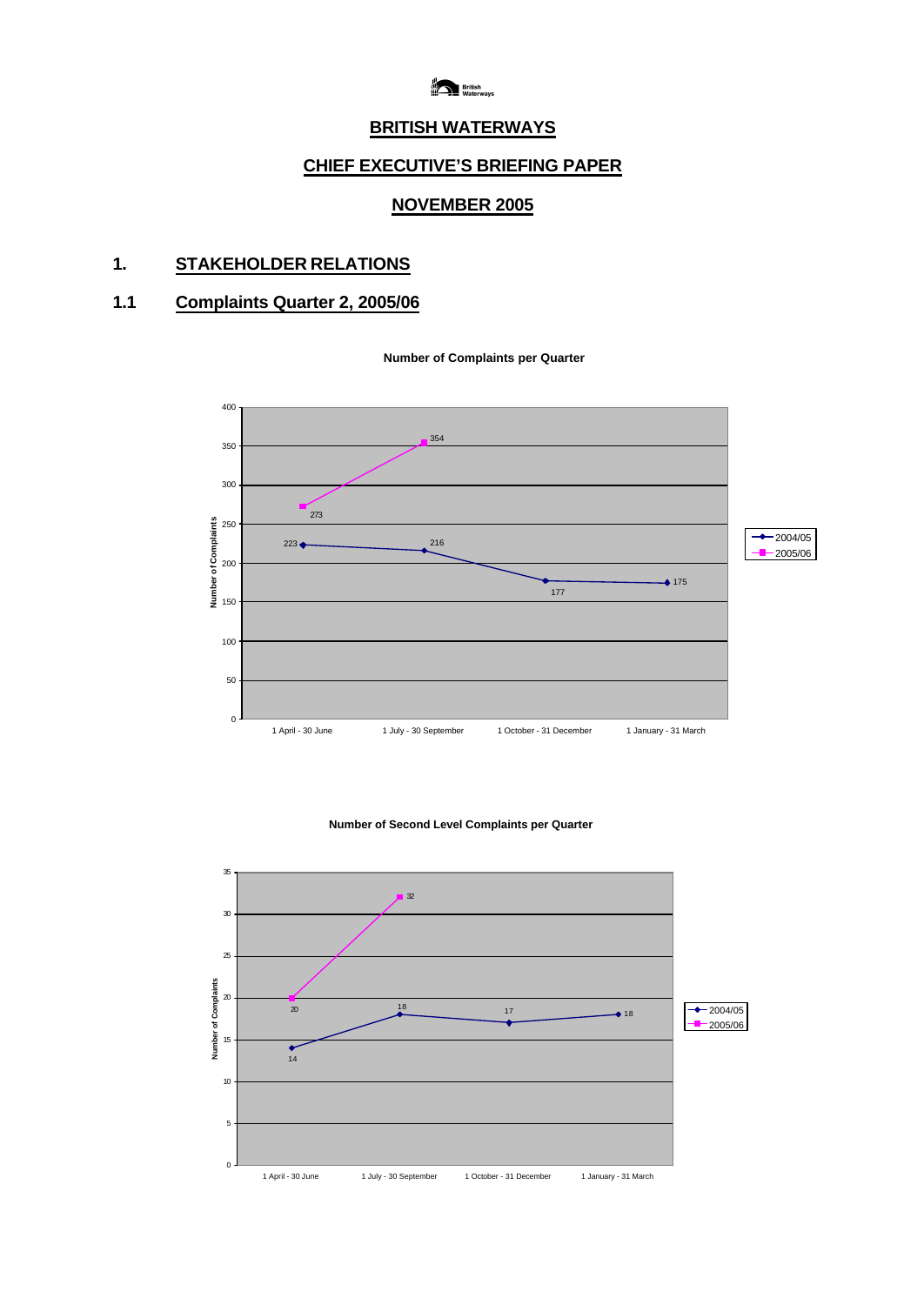## **1.2 Percentage of Complaints Moved to Second Level**



**Percentage of Complaints Moved to Level 2**

49% of all complaints handled during Q2 were recorded by only two units, South West and West Midlands. In the case of South West, a large number of these complaints related to problems with modified lock gearing on the Kennet & Avon Canal. A publicised programme of actions to address these problems has led to a gradual decrease in dissatisfaction in this area. Reports of incidents of anti social behaviour on West Midlands waterways have increased leading to the high number of complaints handled by this unit. These incidents are being mapped and the Unit is actively seeking help from the police and other agencies to curb these incidents.

#### **1.3 Individual Performance – Response Rates & Complaints' Volume**

#### **1.3.1 Average Number of days from Acknowledgement to Response**

Improvement in the time taken to formally respond to complaints at the  $1<sup>st</sup>$  Level is mixed, with seven reporting units showing a positive trend over the last quarter when compared with average annual data. Five units show increases in the average number of days taken to respond to 1<sup>st</sup> Level complaints, when compared with the annual average. This is likely to be caused by the high level of  $1<sup>st</sup>$  Level complaints handled during Q2, and we will monitor these trends carefully over the remaining two quarters of 2005/06.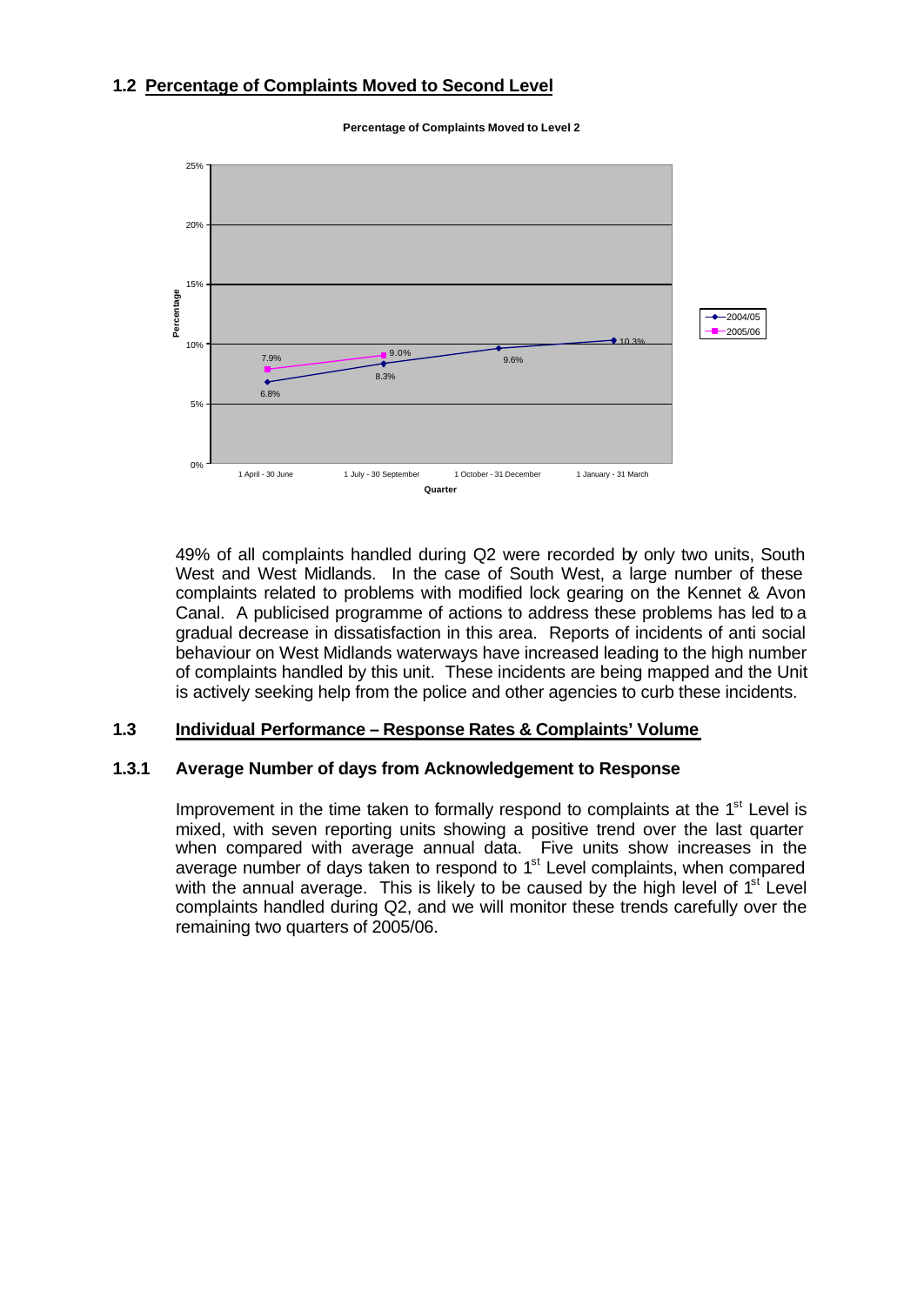#### **Number of Days from Acknowledgement to Response**



#### **1.3.2 Completion rates per Reporting Unit (Q2)**

Overall, 96.3% of all complaints were answered within 20 working days, compared with 95.6% in Q1 and 90.4% during the whole of 2004/05. This is our best quarterly performance achieved at a time when the number of complaints has risen. While this improvement is welcomed, we still firmly believe we can achieve our target of 100% of all complaints answered within 20 working days.

Seven units – South West (1), Central Shires (6), West Midlands (1), Wales & Border Counties (1), North West (1), London (1) and HQ  $2<sup>rd</sup>$  Level (2) have recorded complaints that have taken more than 20 working days to be responded to. There were four reporting units in this position in Q1 2005/06.

#### **1.4 Complaint Areas 1.4.1 Nature of Complaint – 1 July 2005 – 30 September 2005**



#### **Nature of Complaints - 1 July - 30 September 2005 Top 5**

**Nature of Complaint**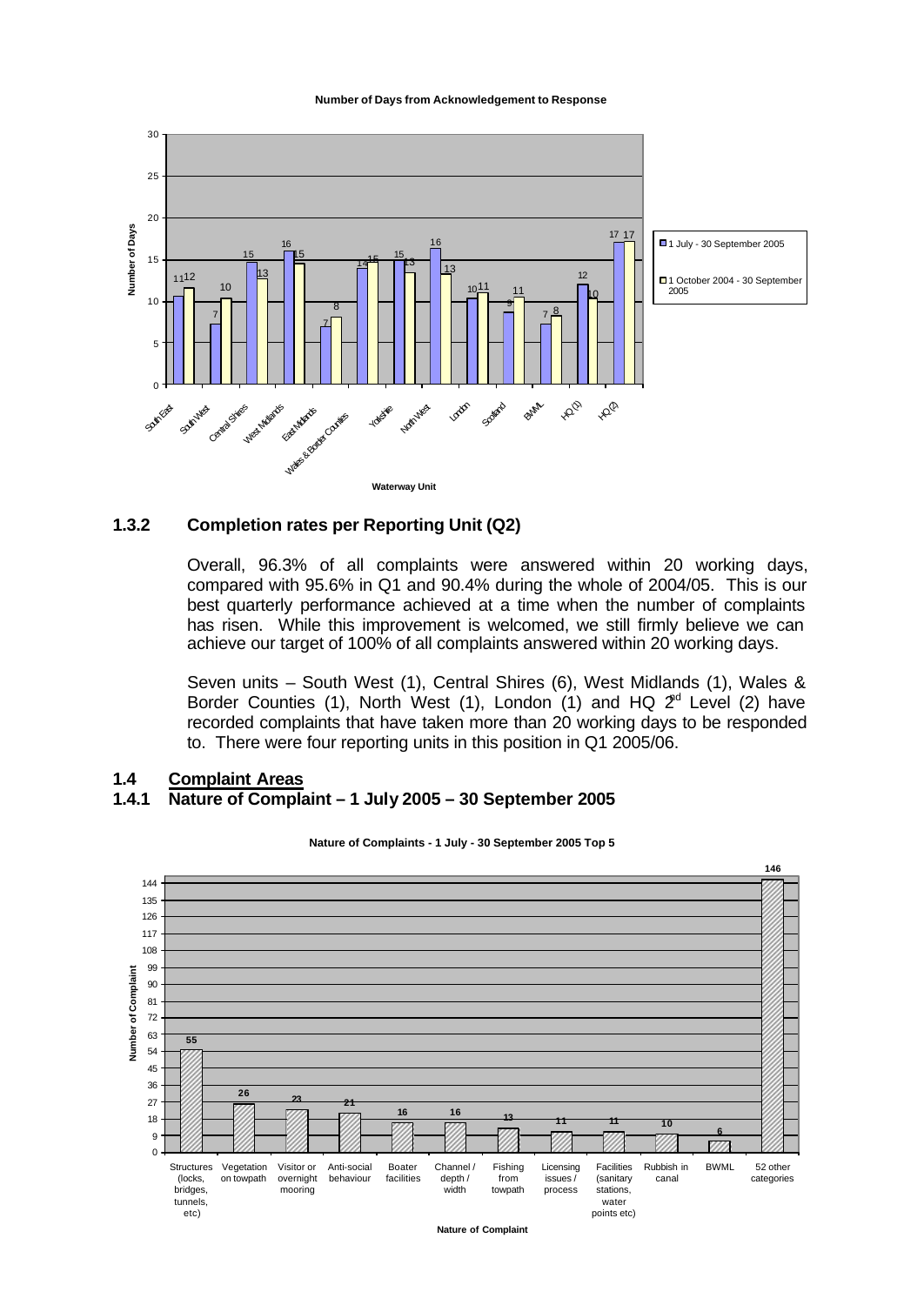Complaints concerning structures (locks, bridges, etc) again feature most frequently in this quarter's report, and when compared with data for the last four quarters, the top three most complained about subjects remain consistent (structures, towpath vegetation, visitor or overnight moorings). Our ongoing work on revising Waterway Standards coupled with our focus on boats and boating is expected to produce positive results in these three areas.

## **1.4.2 Nature of Complaint – 1 October 2004 – 30 September 2005**



#### **Nature of Complaint - 1 October 2004 - 30 September 2005**

### **1.5 Customer Insight Programme**

The executive team met again on 14 October to decide on next steps for this programme. It has agreed that this is a major programme of change for BW over the next two years and that a programme board led by Simon Salem supported by James Froomberg, Vince Moran and Jim Stirling will now draw up a detailed project plan which will cover:

- delivering service standards
- defining destinations
- culture change programme
- internal communications
- quick wins.

### **1.6 British Waterways Advisory Forum**

The first full meeting took place on 11 October at DEFRA's offices in London. In total 22 user group members attended, along with BW's Chairman, Chief Executive, Marketing & Customer Services Director and External Relations Manager.

Topics discussed were: restoration strategy, waterway standards, capacity & congestion and consultation processes. The meeting was useful from both sides of the table, with clearer understanding of strategic issues achieved as a result of discussions.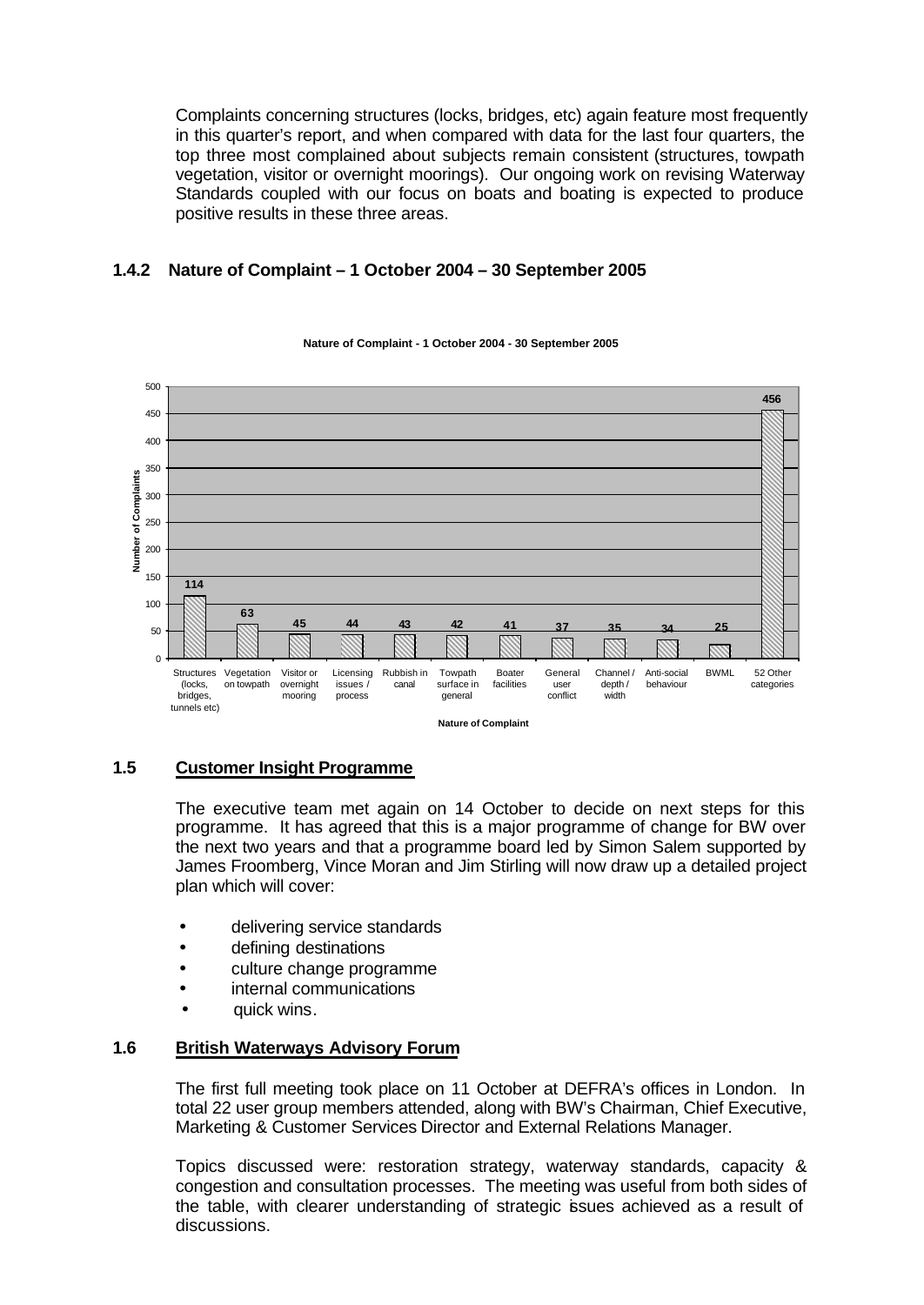## **1.7 British Marine Federation**

Following extensive discussions (meetings with Fair Trading Group and Chairman) and correspondence, BMF changed their minds and decided not to participate in preparation of the Code of Practice and OXERA review because we cannot agree on the legal position

We believed it was important to explain this change of position to our marina and boatyard customers and the waterway media. We sent out a briefing on 9 November. All Board Members were sent a copy. We are continuing to work up the Code of Practice and implement the OXERA review as a matter of urgency. There will be an update on the position at the Board Meeting.

## **1.8 Angling**

Our angling customers, represented by NFA and NAFAC have become increasingly concerned about progress in implementing the angling strategy agreed with BW in 2001.

Simon Salem has held a number of robust and useful meetings with the groups concerned and Directors have agreed an updated version of the strategy which we believe will deliver the customer contact and service the angling groups want on the ground and will in turn stimulate the angling clubs to play a more positive role in the relationship with BW.

A further meeting with NFA and NAFAC to progress the proposal is planned for 7 December.

## **1.9 Licence Fee Structure Consultation**

This consultation closed on 30 September, with 485 responses received, of which seven responses were from national user groups. There was amost universal rejection of our proposal to charge Continuous Cruisers the Higher Rate tariff, while views were mixed concerning the re-application of the Higher Rate for boats where the rights to use the vessel are managed through a business or legal agreement.

A draft of our proposed way forward (dropping the Continuous Cruiser proposal and implementing the shared boat ownership proposal) was presented to national user groups at a meeting on 27 October, where useful feedback was provided. We will now complete our report and issue it to all respondents to the consultation.

### **1.10 Public Affairs – Relationships with MPs**

Our programme of one to one informal briefings of useful back bench MPs continues with meetings arranged between Simon Salem and Edward Garnier and John Gummer. There are 6-10 other briefing sessions currently being arranged.

The second edition of our newsletter for London MPs and other stakeholders was issued in November and we continue our programme of briefings to GLA members and others.

## **1.11 Media Relations**

An interview with Robin Evans appeared in "*The Times*" Public Agenda supplement on 25 October. The theme of the article was 'maximising public benefit through innovative use of public assets' and explored BW's various business activities that are contributing to the vision of becoming largely self sufficient.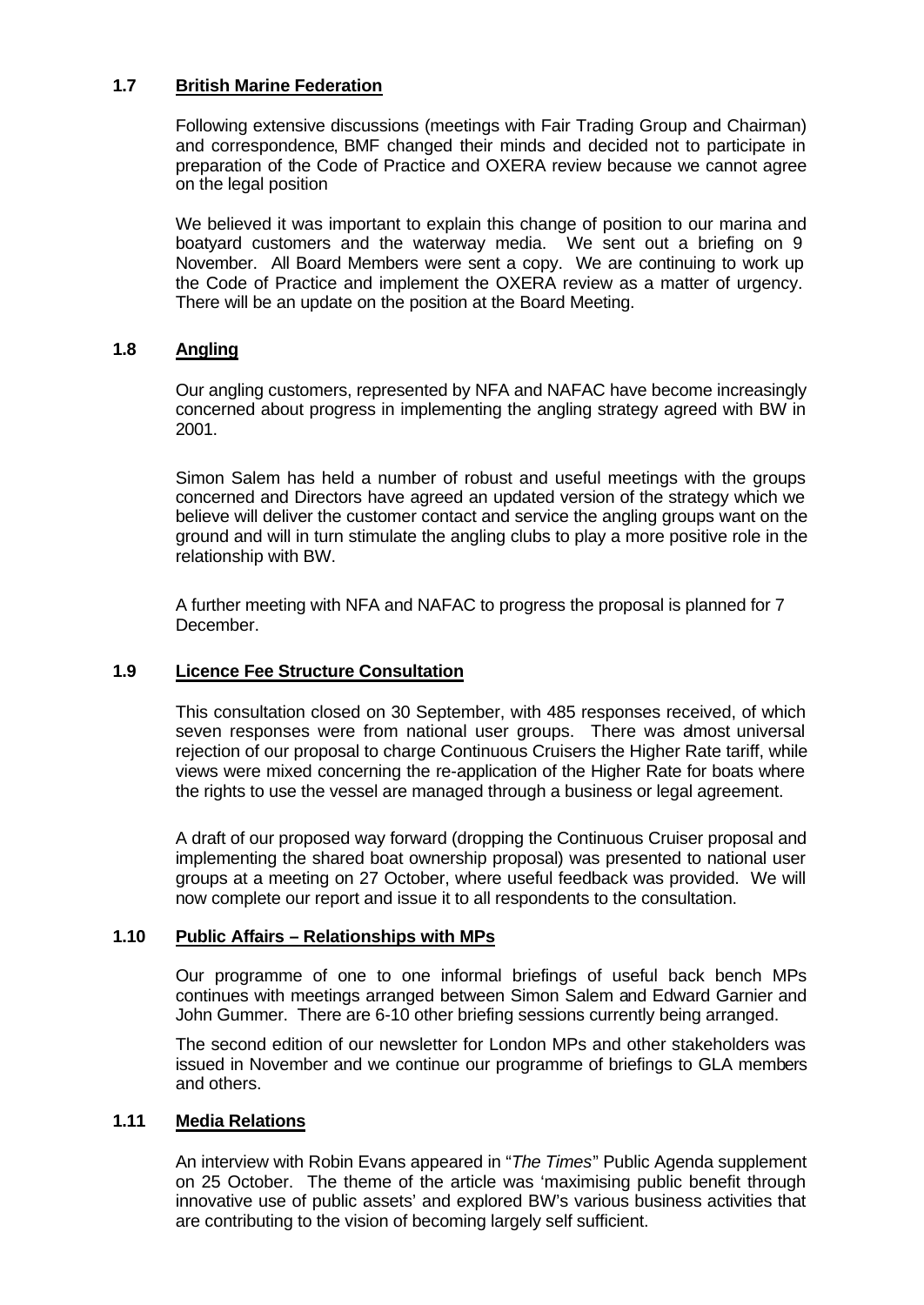Coinciding with Halloween, coverage was achieved in "*The Times*" with ghost stories from the waterways used to highlight BW's objective of growing visitor numbers and interest in the waterways in general.

Our planned heritage awareness campaign highlighted in my last report achieved wide spread regional and local coverage.

### **1.12 British Waterways Scotland – Annual Meeting**

On 22<sup>nd</sup> September, immediately prior to the BW Scotland Annual Meeting, the Chairman, Campbell Christie and Jim Stirling met the new Minister for Transport, Tavish Scott, MSP. He was briefed on how the canals can be developed for the benefit of Scotland.

The Minister then attended the BW Scotland Annual Meeting, giving an address and taking questions. Feedback suggests the meeting achieved its objective. Whilst the number of attendees was lower this year, interest remains strong. There was also the welcome announcement by the Minister of some £3 million additional funding this year.

#### **1.13 Michael Martin's Visit to Port Dundas Works**

The Rt. Hon. Michael J. Martin, MP, Speaker in the House of Commons, has visited the Port Dundas site. During the visit, Jim Stirling suggested that he might be able to persuade the project partners to name one of the locks "Speakers Lock". The suggestion was well received by Mr Martin.

#### **2. RISK ISSUES**

### **2.1 Boat Sinking – Forth & Clyde**

On 29 September, the boat "Ruffed Grouse" from the Capercaillie Cruisers Holiday Hire Boat Company, owned by Hamish Leal, sank on the Forth & Clyde Canal, between Marrano Street footbridge and Firhill Bridge. The two holidaymakers on board managed to escape without injury. A report on this incident has been compiled and will be passed to Richard Millar and George Ballinger. The outcome of the inquiry indicates that the weed box securing bracket had not been replaced, causing the boat to sink.

#### **2.2 Bird Flu**

VISA (owners of the Sheldon Square building, Paddington) have expressed concerns that having BW based in their office puts them at a higher risk regarding bird flu as we come into contact with wild water fowl. We have advised them that we put them at no higher risk regarding bird flu than any of their own employees. BW is following Defra's guidance and our internal document 'Disposal of Carcasses'.

#### **3. STRATEGIC PROPLE ISSUES**

#### **3.1 Senior Manager Changes**

**Director Scotland:** Steve Dunlop, Regeneration Director, Newcastle City Council will commence as Director, Scotland in early 2006. In his current role he holds wide ranging responsibility for regeneration, planning, housing and sustainability, building on his previous local authority leisure background from various local authorities in Scotland

**General Manager, South East Waterways:** Jeff Whyatt has commenced as South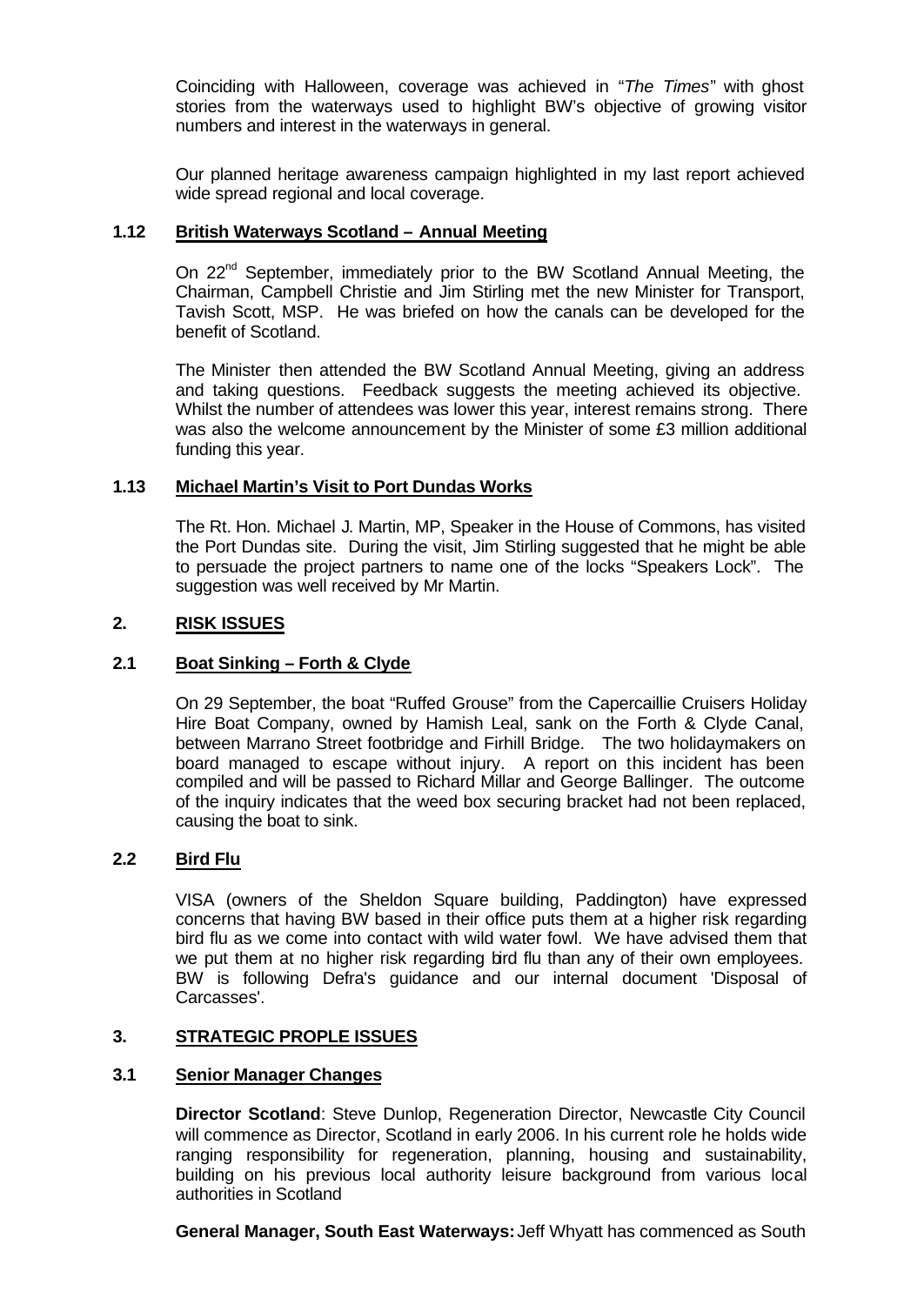East General Manager bringing significant retail operational experience gained with Marks and Spencer and the Thresher Group.

**Managing Director restructure**: the minor restructure outlined at the last Board meeting has been successfully implemented.

**General Managers, North West and Wales/Border Counties** : Julie Sharman, General Manager, Wales/Border Counties has taken temporary responsibility for the North West pending the conclusion of the disciplinary process applied to the North West General Manager. David Baldichino, Operations Manager is covering the Wales/Border Counties position.

### **3.2 Senior Management Forum**

Our 100 senior managers recently attended a Director-led business update day covering half year financial performance together with strategic updates on restoration, legal, asset management, Olympics, SAP, customer service, safety and new ways of working (flexible working/office size reduction). Very positive feedback has been received from all who attended.

#### **3.3 Succession Planning**

Assessment Centres to identify individuals with potential for progression to senior management and beyond took place over the last 2 months involving the assessment of 35 people from various functions in the business. 8 individuals were identified with clear potential for progression and individual development plans are now being designed. These plans will include various broadening secondments (for example, 3 have started to work on a project with Stewart Sim considering the problems of towpath cycling) and mentoring by a nominated Executive Director. Detailed feedback from the assessment process is being given to all who attended the assessment centres.

## **3.4 London Docklands**

Following a detailed disciplinary process 6 operatives have been dismissed from London Docklands for fraudulent timesheet activity. All involved have appealed against the decision to dismiss with appeal hearings set for early December.

### **4. CORPORATE SOCIAL RESPONSIBILITY**

#### **4.1 Awards for Excellence**

British Waterways has been the recipient of a number of awards for excellence, reflecting the diversity and wide range of our activities.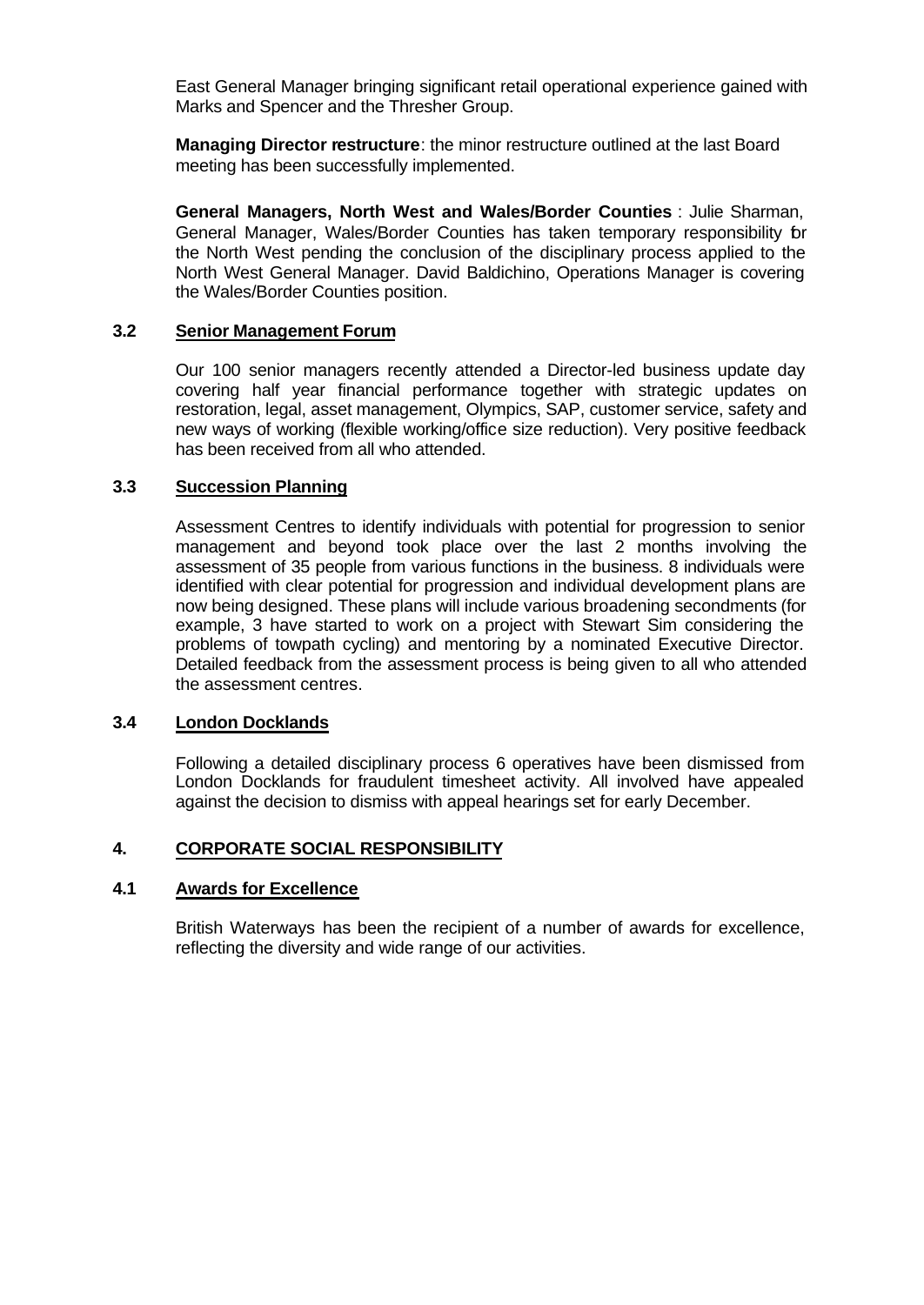• Wales & Border Counties are the Welsh Regional Winners for Business Commitment to the Community Chamber of Commerce award. The national finals are in London in November. The award is made to an organisation demonstrating commitment to social responsibility and sustainability. The prize was given for various initiatives on the Monmouthshire & Brecon Canal, including an interactive interpretation, literacy sculpture trail at Goytre Wharf and an educational CD-Rom about the waterway.

The same team have won the Five Counties Business Awards 2005 for their re-cycling of dredging materials as fertilizer and use of coir rolls in bank protection works.

- BW has won the National Outsourcing Association Award for IT Outsourcing Project of the Year. This was for our implementation of SAP with LogicaCMG. We were presented with the glass trophy at the Association's Awards ceremony in London.
- 2005 is the 25<sup>th</sup> Anniversary of the Saltire Society Awards for Civil Engineering. To mark the occasion the Society decided to recognise the best entry in that time. The Falkirk Wheel, which was the winning 2002 Project, was voted the "Best Project in 25 Years" by the Panel Members this year. A special certificate marking this was presented at the 25<sup>th</sup> Anniversarv Presentation Ceremony, held in Edinburgh.
- Edinburgh Quay Phase 1 was one of five finalists for the 2005 RIAS Andrew Doolan Award for Architecture. The judges praised it as a:

"wonderful piece of urban placemaking" with "great use of contemporary commercial architectural language to set a standard for the continuing redevelopment of a previously run-down area".

• Yorkshire Business Unit together with Cementation and Gallifords has won the prestigious Brunel Medal, awarded by the ICE for the Keadby Lock Strengthening Works completed earlier this year.

### **4.2 Lottery Funded Project – Droitwich Canal**

In partnership with TWT, we were successful in an application to the Lottery provider, People's Millions, for a community based project in Droitwich. The award of £50,000 was won in a run off with one other charity decided by public vote.

The project is a seating and interpretation point in the shape of a Wych Barge. It will be designed and built by the community and we will be working with local disability groups to make sure that the site is not only physically accessible but intellectually accessible too.

### **5. PROPERTY**

## **5.1 Middlehaven Dock, Teesside**

We have now submitted our full outline bid to acquire Middlehaven Docks. We continue to make the case for a recreational lock, but our study has not substantiated the benefits of such an additional facility. However, we still believe strongly that Middlehaven Dock will afford the synergies with Tees navigation reported in our Board paper. On that basis, we will continue negotiations but if the dowry value falls below our minimum position, these will be suspended.

### **6. LEISURE**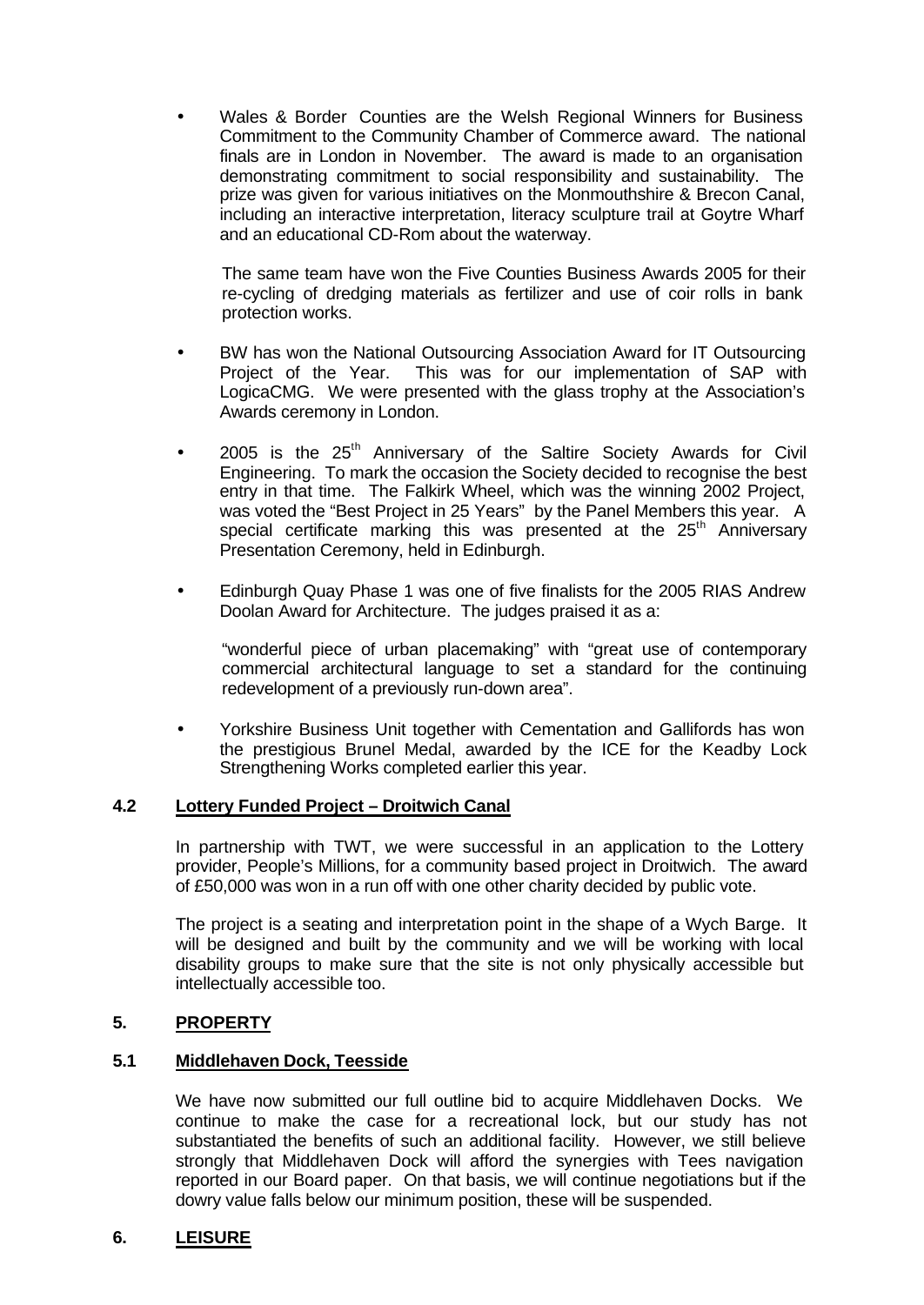## **6.1 Montgomery Canal – Canal Trails**

Countryside Council for Wales has recently awarded British Waterways a grant to develop a series of circular trails and education activities along the Welsh section of the Montgomery Canal. This is the first such joint venture with CCW along the canal and it is hoped it will prove to be of great benefit in developing the wider social agenda on the waterway.

## **6.2 Destination Development - Harlow**

Approximately £600k has been allocated to BWL for towpath improvement works along the River Stort by Groundwork Hertfordshire for 2006-08. The funding is part of a £2m programme via the ODPM Green Spaces Fund to improve access to the countryside along the Lee & Stort corridors. BW's project will include creating a level 1.2m wide hard surfaced path between Roydon and Burnt Mill Lock and will combine associated bank protection and vegetation management works.

## **6.3 Walking Promotion**

The BW London Walk the Waterside campaign for Summer 2005 culminated in an advertising campaign with DLR. 250 car cards were put up in DLR trains to coincide with National Walking Day on Sunday, 18 September. In terms of interest in the capital's canals, rivers and docks, we have now seen the number of waterscape.com visitors, with an interest in walking, leap from a mere 254 visits in April-June to 3,354 in July-September.

### **6.4 The London Front-of-house Boat**

The information centre will open to the public in January 2006, providing information for anglers, boaters, cyclists and walkers on a stretch of waterway that attracts around 400,000 visits per year. The 60ft-long broad beamed boat will provide a public reception area with an enquiries desk, leaflet display and on-line access to Waterscape.com and other tourist websites. The boat will be moored at Paddington Central, between Little Venice and Paddington Basin, but it will also be possible to move it to other key waterside destinations for specific events and activities.

### **7. RESTORATION/REGENERATION**

### **7.1 Auchinstarry Opening Event**

On 15 September 2005 a formal opening ceremony was held at Auchinstarry Marina to mark this significant milestone in the revitalisation of the Forth & Clyde Canal corridor and to cement relationships with partners and funders involved in the project. Two of the main partners, Liz Connolly, Chief Executive of Scottish Enterprise Lanarkshire and Councillor Frances Griffin of North Lanarkshire Council attended. There was a ribbon cutting ceremony and a short boat trip along the canal.

### **7.2 Llangollen Canal – Pontycysyllte Aqueduct**

The recently refurbished Information Point at Pontcysyllte Aqueduct was opened last month. This has been part of a much wider regeneration of the Aqueduct and the Basin. Manned by seasonal staff, the response has been extremely positive with over 420 visits on its first day of opening.

The aqueduct bicentennial celebrations will take place on 26 November.

We are considering a bid with Wrexham Borough Council and others for World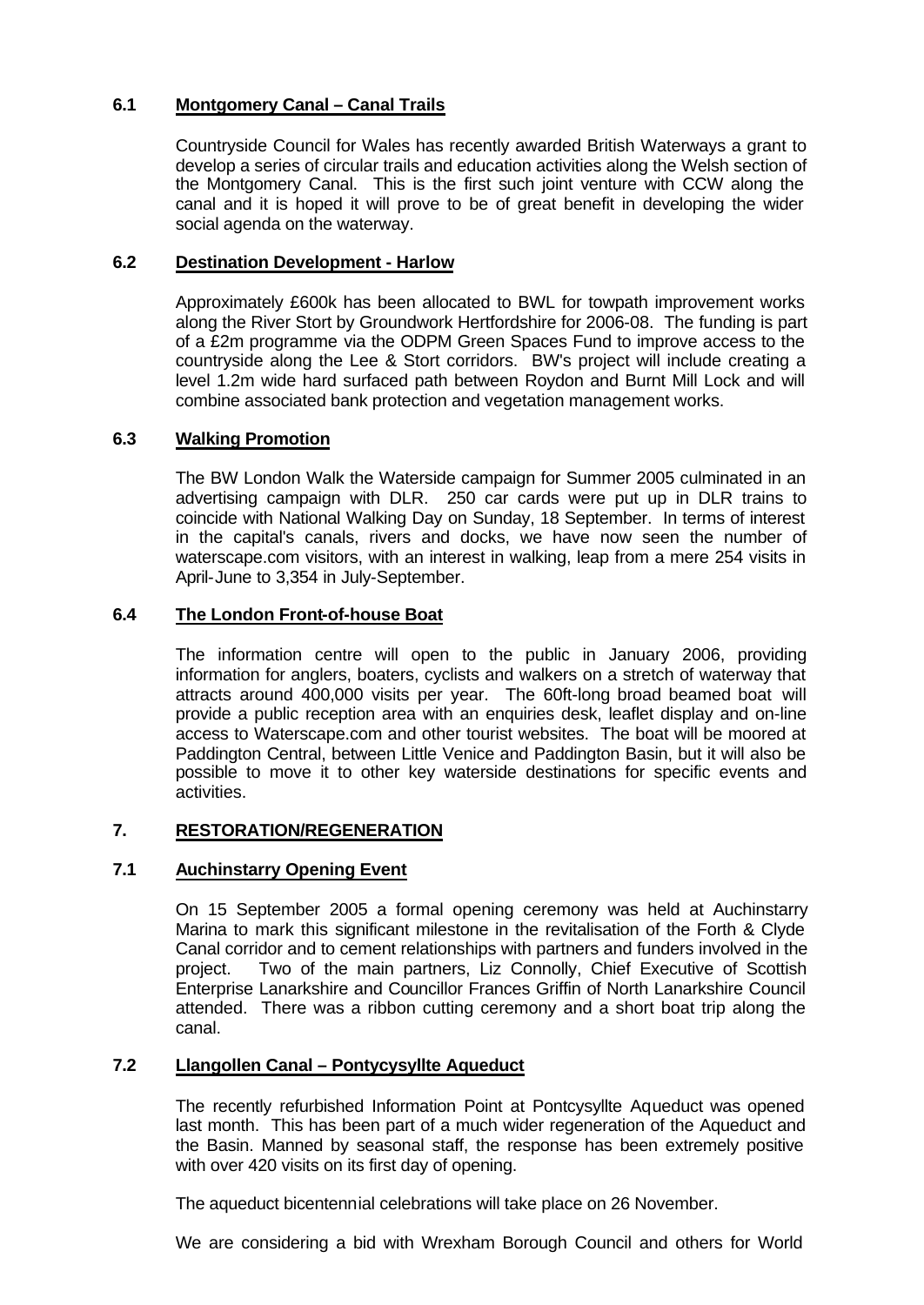Heritage Site status for the aqueduct.

#### **7.3 Lichfield & Hatherton Canals Restoration**

A high profile issue has emerged over the Lichfield & Hatherton Canals restoration after planning permission was granted for a housing development. The approval means the restoration will be hindered if not frustrated completely. We have advised the canal's trust on the potential for formal challenge of the approval. A meeting is to be set up with the County Council.

## **7.4 Big Lottery Fund**

We are currently drawing up a Stage 1 bid to the Big Lottery Fund, Living Landmarks: The People's Millions, entitled "canal link". The total funding opportunity is in the region of £30 million. The bid will draw out the strong correlation geographically between canals and deprived areas and will be based on maximising the value of waterways to these communities. Whilst our ideas are still being developed, the "canal link" will include improved access; enhanced environment, community activities, presence of BW Rangers and volunteers and links with other beneficial canalside activity e.g. new housing developments.

### **8. LEGAL**

#### **8.1 The Water Framework Directive**

The Water Environment & Water Services Act 2003 has transposed this environmental legislation into Scotland. The Scottish Executive is developing the secondary legislation required to implement the new control regimes. BW are designated as a responsible authority (a public body with functions which have an impact on the water environment) and must ensure that those functions are carried out in compliance with the objectives of the Directive.

Nicola Christie and Olivia Lassiere are participating in the Stakeholder Group to allow input into SEPA's preparations to develop methodologies and monitor progress of the new control regimes. Transitional measures were implemented with effect from October 2005. BW Scotland's response to the consultation document on the SEPA water environment charging scheme is to be submitted by 30 December 2005.

Further meetings with SEPA and the Scottish Executive sponsoring departments are required to ensure interpretation of the regulations are fair and proportionate for BW Scotland activities.

### **9. CORE WATERWAY**

### **9.1 Weaver Navigation – Pollution Incident**

At the end of September, the Weaver Navigation was closed for a week following oil pollution entering from a remote industrial estate that drains to the navigation. During works to remove an oil tank, this broke up releasing approximately 500 litres of oil. The navigation was closed to contain the pollution and allow the clean up to commence.

The EA have identified the polluting organisation and we understand are pursuing a prosecution. Our direct costs for the clean up now exceed some £50k. We believe that this money will be recovered but that it is unlikely to be in this financial year owing to the likely court action.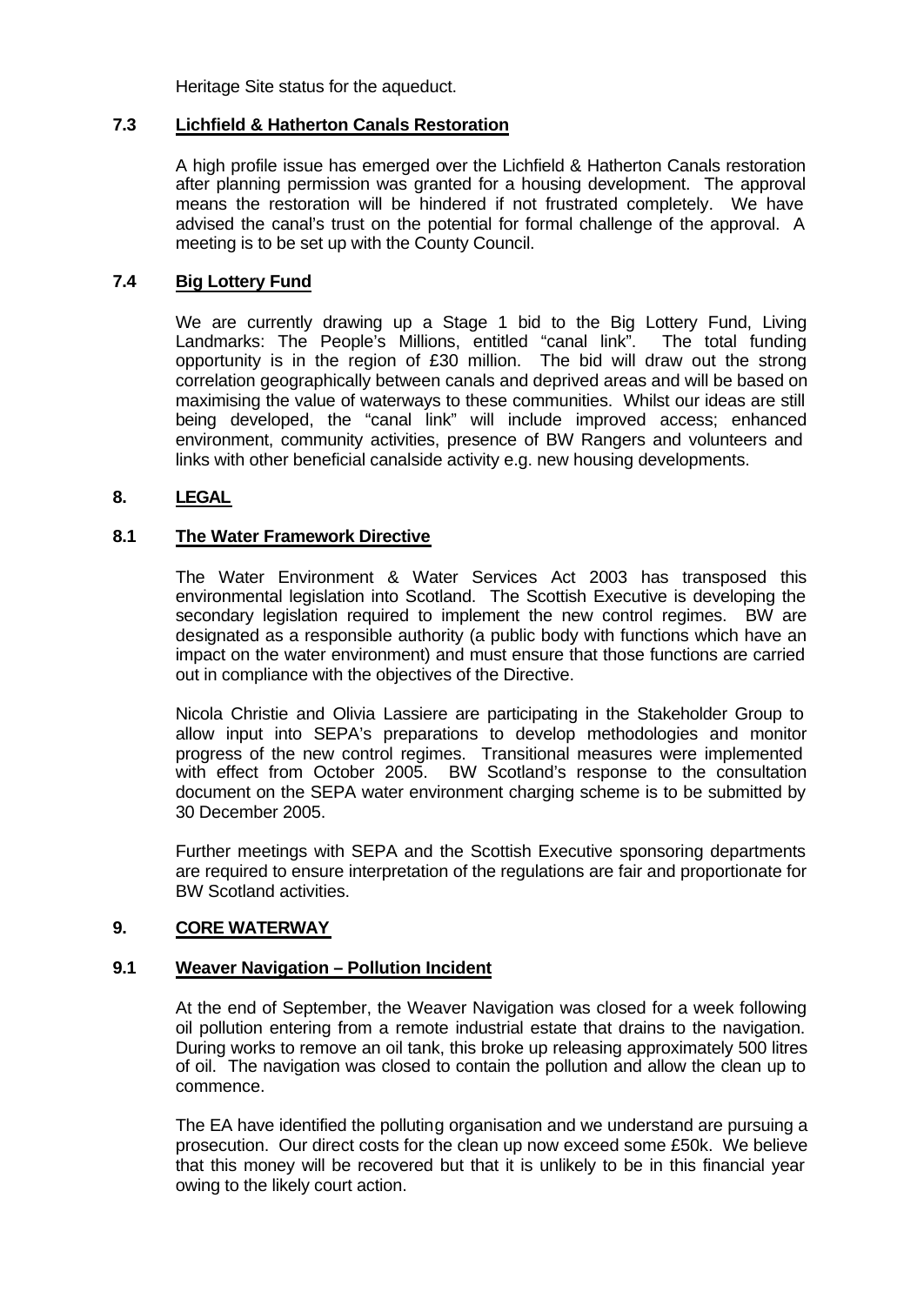## **9.2 Emergency Stoppages**

During this period emergency works have been completed at 2 lift bridges on the Llangollen Canal, and to two paddles on the Shropshire Union Canal (Northgate Flight). These have required navigation restrictions and follow the discovery of defective lifting equipment on the lift bridges which has been replaced and broken paddle gear in the latter case. A further stoppage is underway at Lock 43 (Trent & Mersey Canal) following damage to a lock gate after a boat strike.

## **9.3 A500 Third Party Works**

The Trent & Mersey Canal has been restored to its original line as part of works for this £40m road scheme. The tie-in of the new section of canal channel to the existing will be completed this month. Other works required as part of the scheme are opening up the canal corridor in Stoke to create a significantly improved towpath route as well as improve the environment for boating customers.

### **9.4 Water Resources**

Water levels are generally recovering well following the wet spell. The restriction on the Leeds & Liverpool Canal was lifted on 4 November. Levels are still below the seasonal norm in some places, however (for example, the North West) and we continue to monitor the position closely.

### **9.5 Fish Loss – Yorkshire Waterways**

Our team dealt promptly with a pollution incident at Aldwarke Lock near Rotherham where 50,000 fish were killed when the canal was contaminated with 7.5 tonnes of spilled oil, resulting in a 5-day emergency closure. BW staff did a very professional job to alleviate what could have been an even worse situation. The cost to us is around £40,000 with around £25,000 of external fees. We are seeking to recover costs via the EA.

Again, in Yorkshire Waterways and on a more positive note, discussions are ongoing with EA concerning fish pass installations on existing weirs, particularly Castleford and Wakefield. We are also joining a partnership project with English Nature and the EA to safeguard and improve the management of regionally important lamprey spawning sites along the North Yorkshire Navigations.

### **9.6 Dog & Duck, Goole**

Work is currently underway by the Yorkshire Business Unit with our Legal team and Ian White to clear the dilapidated freight boats that have been moored at this Goole site for many years. This will mean that the mooring facility for freight vessels can be used more efficiently and the access to the Goole Intermodal Terminal can be realised. Section 8 Notices have been served and safety assessments are in hand. Contact with owners is being re-established as necessary.

### **9.7 Anti-Social Behaviour**

West Midlands Police have made presentations to BW staff relating to personal safety whilst working on the canal system. This was further reinforced when eight officers joined staff on the inspection boat so that the boaters' perspective could be better understood and we could develop working relationships for the future.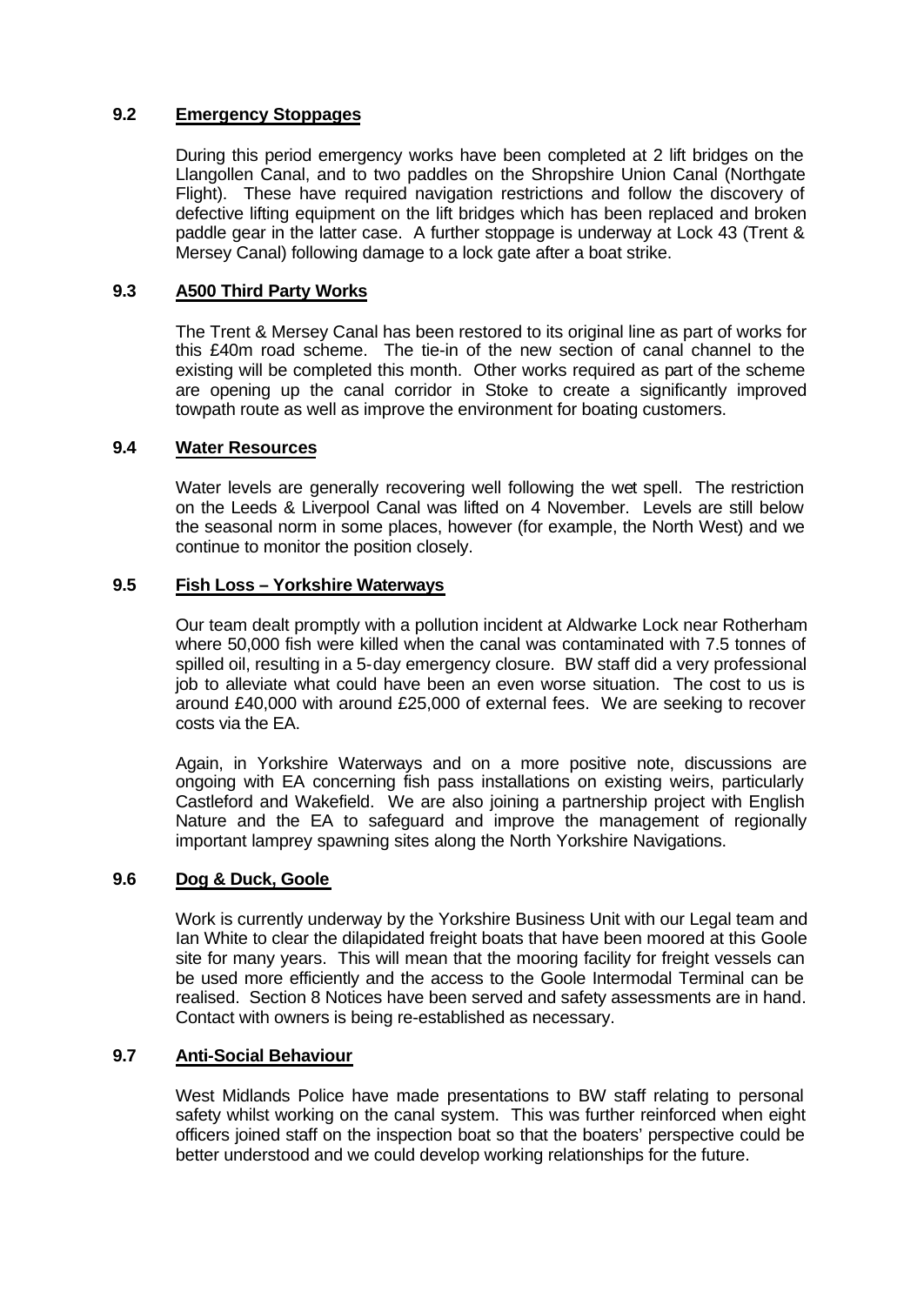## **9.8 Bat Colonisation**

Works to Dudley Tunnel have been postponed until April 2006 due to the sudden influx of a bat population having relocated there following disturbance by Dudley MBC works in the adjacent limestone mines.

#### **9.9 Floating Pennywort – River Soar**

Site visits on 8 September 2005 with Leicester Riverside Rangers identified large growth of the invasive plant Floating Pennywort in sections of the Soar/GU Canal through Leicester. This has begun to cause complaints from boaters as it impedes navigation. The plant is known to be a major threat to navigation and biodiversity if not treated at an early stage. A control strategy is being prepared which will involve EA, City Council, BW, users and landowners. Initial physical removal and disposal has been started by the Soar maintenance team, which will continue until work on winter stoppages commences.

### **9.10 Inland Port Project – River Trent**

East Midlands Today TV picked up on the concept of an Inland Port at Colwick from the East Midlands Regional Freight Strategy which has just been launched. A TV interview was conducted at Colwick which was broadcast and was extremely positive, as is the Regional Freight Strategy, towards waterborne freight.

#### **9.11 Caldaire Terminal – Aire & Calder Navigation**

The site at Goole is leased to ABP who in turn sub-let it to Caldaire Terminal. Renewable Energy are wishing to store Biomass Fuels at the Terminal and ABP are in the final stages of agreement with us to enable them to provide a new storage shed on the site for this traffic. This should see an additional 150,000 tonnes per annum delivered to the site by ships via the Aire and Calder Navigation. ABP's estimated Capex for the shed is £1m. We are also in discussions with Renewable Fuels regarding the onward transhipment of Biomass fuel by barge to waterside Power Stations via the Aire and Calder Navigation and Rivers Trent and Ouse.

#### **9.12 Woodford Group – Sheffield & South Yorkshire Navigation**

Discussions continue regarding the movement of approximately 600,000 tonnes of limestone to sites in Rotherham and Doncaster. Woodford are seeking their Board Approval to fund design work and cost appraisal of wharfs at the sites.

#### **10. VENTURES**

## **10.1 BW Mast**

As part of the NET mast collaboration, Vodafone are pursuing a site at the Highgrounds dredging tip (now restored) on the Chesterfield Canal at Rhodesia, Worksop. The site has been visited by the NET surveyor and a BU representative to establish the preferred location for the mast.